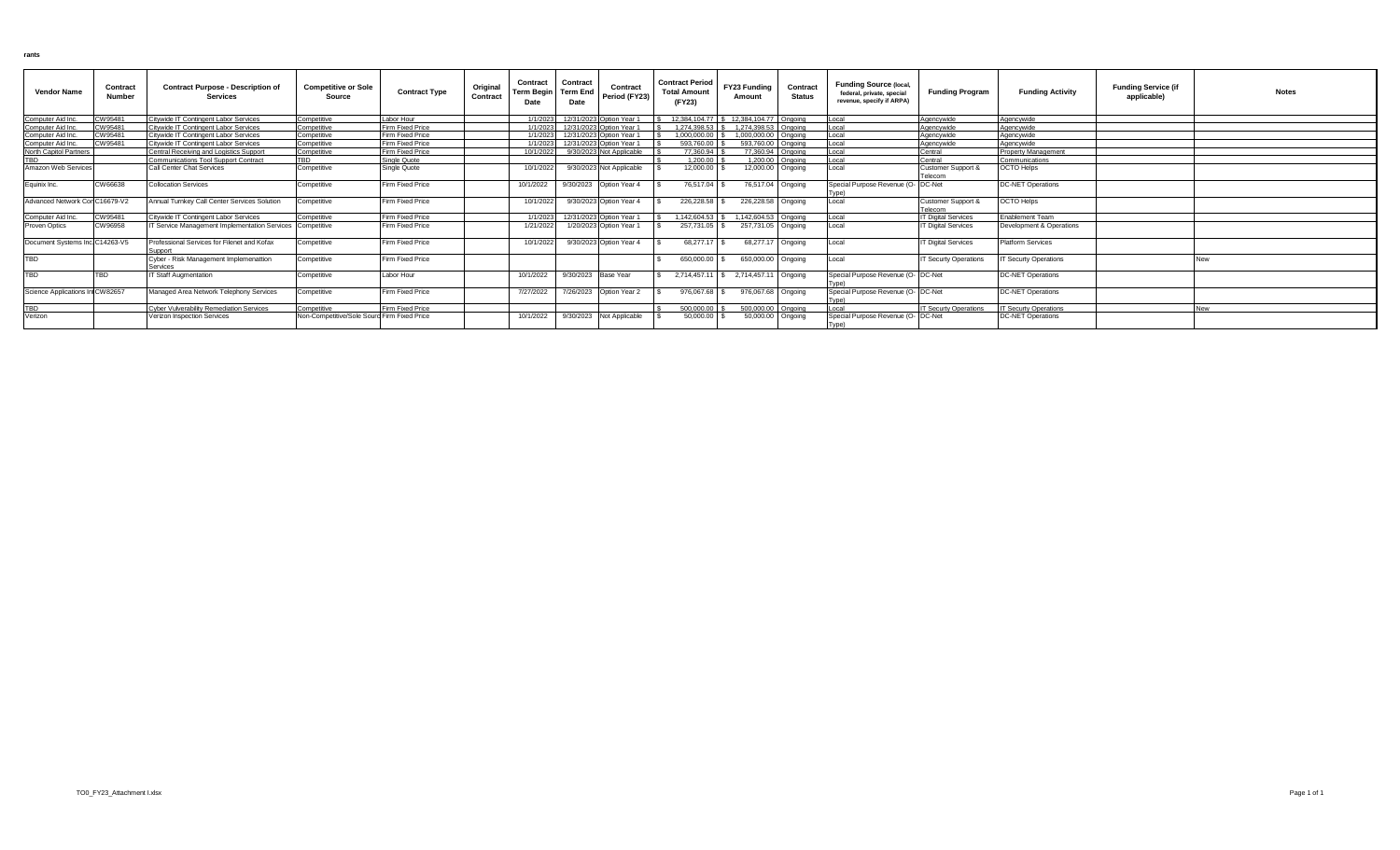| <b>Grants</b> |
|---------------|
|               |

| Vendor / Grantee<br>Name                                  | Contract<br><b>Jumber / Grant</b><br>Number | Contract / Grant Purpose -<br><b>Description of Services</b>                            | <b>Competitive or</b><br>Sole Source | <b>Contract Type (N/A for</b><br>Grants) | Original<br>Contract<br>Grant<br>Amount | Contract /<br><b>Grant Term</b><br><b>Begin Date</b> | Contract /<br><b>Grant Term</b><br><b>End Date</b> | Contract /<br>Grant Period<br>(FY23) | <b>Contract / Grant</b><br><b>Period Total</b><br>Amount (FY23) | FY23 Funding<br>Amount | Contract /<br><b>Grant Status</b> | <b>Funding Source</b><br>local, federal, private<br>special revenue,<br>specify if ARPA) | <b>Funding</b><br>Program                               | <b>Funding</b><br><b>Activity</b>                   | <b>Funding</b><br>Service (if<br>applicable) | Funding<br>CSG | <b>Notes</b> |
|-----------------------------------------------------------|---------------------------------------------|-----------------------------------------------------------------------------------------|--------------------------------------|------------------------------------------|-----------------------------------------|------------------------------------------------------|----------------------------------------------------|--------------------------------------|-----------------------------------------------------------------|------------------------|-----------------------------------|------------------------------------------------------------------------------------------|---------------------------------------------------------|-----------------------------------------------------|----------------------------------------------|----------------|--------------|
| CYBER KORP INC.                                           |                                             | NertOps Maintenance                                                                     | Competitive                          | irm Fixed Price                          |                                         | 10/1/2022                                            | /30/2023                                           | lot Applicable                       | 43,200                                                          | 43,200                 | Ongoing                           | Local                                                                                    | Operations                                              | Citywide IT<br>Operations<br>Monitoring             |                                              | 40             |              |
| <b>XEROX</b><br>CORPORATION                               | CW94463                                     | Annual - Cluster print Services<br>Maintenance (Xerox)                                  | Competitive                          | irm Fixed Price                          |                                         | 10/1/2022                                            | 3/30/2023                                          | Option Year 1                        | 80,574                                                          | 80,574                 | Ongoing                           | Local                                                                                    | Central                                                 | Property<br>Management                              |                                              | 70             |              |
| CARAHSOFT<br><b><i>FECHNOLOGY</i></b><br>CORPORATI        | CW46176                                     | Annual Acquia Cloud Enterprise Renewal                                                  | Competitive                          | Firm Fixed Price                         |                                         | 10/1/2022                                            | 3/0/2023                                           |                                      | 325,000                                                         |                        | 325,000 Ongoing                   | Local                                                                                    | T Digital Services Web Services                         |                                                     |                                              | 40             |              |
| Dell Marketing L.P.                                       | CW57491                                     | Annual AirWatch (MDM) Maintenance                                                       | Competitive                          | irm Fixed Price                          |                                         | 0/1/2022                                             | 3/30/2023                                          |                                      | 255,150                                                         |                        | 255,150 Ongoing                   | Local                                                                                    | T Digital Service                                       | Citywide Email &<br>Collaboration                   |                                              | 40             |              |
| THE PRESIDIO<br>CORPORATION                               |                                             | Annual Arbor Prevail Maintenance- DDOS                                                  | Competitive                          | Firm Fixed Price                         |                                         | 10/1/2022                                            | /30/2023                                           |                                      | 160,000                                                         | 160,000                | Ongoing                           | Local                                                                                    | T Security<br>perations                                 | <b>IT Security</b><br>Operations                    |                                              | 40             |              |
| SOFTWARE<br><b>INFORMATION</b><br><b>RESOURCE</b>         | CW49154                                     | Annual Box License Renewal                                                              | Competitive                          | <b>Firm Fixed Price</b>                  |                                         | 10/1/2022                                            | 9/30/2023                                          |                                      | 250,830                                                         | 250,830                | Ongoing                           | Local                                                                                    | <b>T Digital Services</b>                               | Platform<br>Services                                |                                              | 40             |              |
| AVID SYSTEMS LLC CW89124                                  |                                             | Annual Checkpoint Premium Support EndP                                                  | Competitive                          | Firm Fixed Price                         |                                         | 10/1/2022                                            | 9/30/2023                                          |                                      | 900,000                                                         | 900,000                | Ongoing                           | Local                                                                                    | T Security<br>Operations                                | <b>IT Security</b><br>Operations                    |                                              | 40             |              |
| TBD                                                       |                                             | Annual Cisco Access Control Server<br>Support & Maintenance (ACS)                       | Competitive                          | irm Fixed Price                          |                                         | 10/1/2022                                            | 9/30/2023                                          | lot Applicable                       | 10,989                                                          | 10,989                 | Ongoing                           | Local                                                                                    | <b>T</b> Security<br><b>Operations</b>                  | <b>IT Security</b><br>Operations                    |                                              | 40             |              |
| TBD                                                       |                                             | Annual Cybersecurity Awareness Training                                                 | Competitive                          | irm Fixed Price                          |                                         | 10/1/2022                                            | 3/30/2023                                          |                                      | 135,000                                                         | 135,000                | Ongoing                           | Local                                                                                    | T Security<br>perations                                 | <b>IT Security</b><br>Operations                    |                                              | 40             |              |
| <b>FUGRO USA LAND</b>                                     | CW49694                                     | Annual Derived Data Products from Senso                                                 | Competitive                          | irm Fixed Price                          |                                         | 10/1/2022                                            | 3/30/2023                                          |                                      | 185,000                                                         | 185,000                | Ongoing                           | Local                                                                                    | <b>T Security</b><br>perations                          | <b>IT Security</b><br>Operations                    |                                              | 40             |              |
| CARAHSOF<br><b>TECHNOLOGY</b><br>CORPORATI                | CW57723                                     | Annual Digital Communications<br>Management (Gov Delivery)                              | Competitive                          | Firm Fixed Price                         |                                         | 10/1/2022                                            | 3/30/2023                                          |                                      | 290,894                                                         | 290,894                | Ongoing                           | Local                                                                                    | T Digital Services Web Services                         |                                                     |                                              | 40             |              |
| TBD                                                       |                                             | Annual Domain Renewals                                                                  | Competitive                          | Firm Fixed Price                         |                                         | 10/1/2022                                            | 9/30/2023                                          | Not Applicable                       | 5,000                                                           |                        | 5,000 Ongoing                     | Local                                                                                    | T Digital Services Web Services                         |                                                     |                                              | 40             |              |
| <b>BLACKWOOD</b><br><b>ASSOCIATES INC.</b>                | CW66646                                     | Annual Gigamon Bypass Switch<br>Maintenance                                             | Competitive                          | irm Fixed Price                          |                                         | 10/1/2022                                            | 3/30/2023                                          |                                      | 158,852                                                         | 158,852                | Ongoing                           | Local                                                                                    | T Security<br>Operations                                | <b>IT Security</b><br>Operations                    |                                              | 40             |              |
| CARAHSOFT<br><b><i>FECHNOLOGY</i></b><br>CORPORATI        |                                             | Annual HP Sitescope Application Support                                                 | Competitive                          | Firm Fixed Price                         |                                         | 10/1/2022                                            | /30/2023                                           | <b>Vot Applicable</b>                | $33,757$ \$                                                     |                        | 33,757 Ongoing                    | Local                                                                                    | Operations                                              | Citywide IT<br>Operations<br>Monitoring             |                                              | 40             |              |
| THE PITTMAN<br><b>GROUP INC</b>                           |                                             | Annual HP Software Applications Renewal Competitive                                     |                                      | Firm Fixed Price                         |                                         | 10/1/2022                                            | 3/0/2023                                           |                                      | 134,000                                                         | 134,000                | Ongoing                           | Local                                                                                    | Operations                                              | Citywide IT<br>Operations<br>Monitoring             |                                              | 40             |              |
| SOFTWARE<br><b>INFORMATION</b><br>RESOURCE                | C14587-V3                                   | Annual Informatica Maintenance &<br>Support                                             | Competitive                          | Firm Fixed Price                         |                                         | 10/1/2022                                            | /30/2023                                           | lot Applicable                       | 83,720                                                          |                        | 83,720 Ongoing                    | Local                                                                                    | T Digital Services Integration                          | Enterprise<br>Services                              |                                              | 40             |              |
| COLUMN<br><b>TECHNOLOGIES INC</b>                         |                                             | Annual Jira License Renewal                                                             | Competitive                          | irm Fixed Price                          |                                         | 10/1/2022                                            | 3/0/2023                                           | <b>Vot Applicable</b>                | $7,000$ \$                                                      |                        | 7,000 Ongoing                     | Local                                                                                    | T Digital Services Web Services                         |                                                     |                                              | 40             |              |
| CARAHSOFT<br><b><i>FECHNOLOGY</i></b><br>CORPORATI        |                                             | Annual License Renewal (Service Now)                                                    | Competitive                          | Firm Fixed Price                         |                                         | 10/1/2022                                            | 9/30/2023                                          |                                      | 445,200                                                         | 445,200                | Ongoing                           | Local                                                                                    | T Digital Services                                      | Development &<br>Operations                         |                                              | 40             |              |
| TBD                                                       |                                             | Annual Litmos Renewal                                                                   | Competitive                          | Firm Fixed Price                         |                                         | 10/1/2022                                            | /30/2023                                           | <b>Vot Applicable</b>                | $12,000$ \$                                                     |                        | 12,000 Ongoing                    | Local                                                                                    | Customer Suppor<br>nd Telecom                           | <b>OCTO Helps</b>                                   |                                              | 40             |              |
| PRISM<br>INTERNATIONAL LLC                                |                                             | Annual Maintenance and Support for<br>Network Data Loss Detection platform -<br>Fidelis | Competitive                          | <b>Firm Fixed Price</b>                  |                                         | 10/1/2022                                            | 9/30/2023                                          |                                      | 160,000 \$                                                      |                        | 160,000 Ongoing                   | Local                                                                                    | T Security<br>Operations                                | <b>IT Security</b><br>Operations                    |                                              | 40             |              |
| TBD                                                       |                                             | Annual MFA for Privileged Access Authen                                                 | Competitive                          | irm Fixed Price                          |                                         | 10/1/2022                                            | /30/2023                                           | <b>Vot Applicable</b>                | 10,000                                                          | 10,000                 | Ongoing                           | Local                                                                                    | Security<br>perations                                   | <b>IT Security</b><br>Operations                    |                                              | 40             |              |
| <b>CDW GOVERNMENT</b>                                     | CW76042                                     | Annual Microsoft Enterprise License<br>Renewal Agreement (ELA)                          | Competitive                          | irm Fixed Price                          |                                         | 10/1/2022                                            | /30/2023                                           |                                      | 10,261,500                                                      | 10,261,500 Ongoing     |                                   | Local                                                                                    | Digital Service                                         | Citywide Email &<br>Collaboration                   |                                              | 40             |              |
| <b>DATAPILLARS INC.</b>                                   | <b>DCSS CW42545</b>                         | Annual Microstrategy Software<br>Maintenance                                            | Competitive                          | irm Fixed Price                          |                                         | 10/1/2022                                            | /30/2023                                           |                                      | 192,866                                                         | 192,866                | Ongoing                           | Local                                                                                    | T Digital Services Data Analytics                       |                                                     |                                              | 40             |              |
| CDW GOVERNMEN <sup>-</sup><br>INC.                        | CW94883                                     | Annual MS ELA (SQL & Windows licenses                                                   | Competitive                          | Firm Fixed Price                         |                                         | 0/1/2022                                             | 3/30/2023                                          |                                      | 750,000                                                         | 750,000                | Ongoing                           | Local                                                                                    | T Operations                                            | Enterprise Serve<br>Operations                      |                                              | 40             |              |
| AVID SYSTEMS LLC CW49548                                  |                                             | Annual NetScout Maintenance                                                             | Competitive                          | <b>Firm Fixed Price</b>                  |                                         | 10/1/2022                                            | //30/2023                                          |                                      | 141,993 \$                                                      | 141,993                | Ongoing                           | Local                                                                                    | T Operations                                            | Citywide I <sup>-</sup><br>Operations<br>Monitoring |                                              | 40             |              |
| PAYPAL, INC.                                              |                                             | Annual PayPal License Maintenance                                                       | Competitive                          | Firm Fixed Price                         |                                         | 10/1/2022                                            | /30/2023                                           | Not Applicable                       | 18,277                                                          | 18,277                 | Ongoing                           | Local                                                                                    | T Digital Service                                       | Development &<br>Operations                         |                                              | 40             |              |
| PHIRE                                                     |                                             | Annual Phire Architect Software Support<br>and Maintenance                              | Competitive                          | Firm Fixed Price                         |                                         | 10/1/2022                                            | /30/2023                                           | lot Applicable                       | 15,545 \$                                                       |                        | 15,545 Ongoing                    | Local                                                                                    | <b>Digital Services Application</b>                     | Human Capital<br>Support                            |                                              | 40             |              |
| COPPER RIVER<br><b>INFORMATION TECH</b>                   |                                             | Annual Pulse Secure SSL VPN<br>Maintenance                                              | Competitive                          | Firm Fixed Price                         |                                         | 10/1/2022                                            | 3/30/2023                                          | <b>Vot Applicable</b>                | 94,706                                                          |                        | 94,706 Ongoing                    | Local                                                                                    | T Security<br>perations                                 | <b>IT Security</b><br>Operations                    |                                              | 40             |              |
| <b>CARAHSOFT</b><br><b><i>FECHNOLOGY</i></b><br>CORPORATI | CW66577                                     | Annual Seamless Doc License Renewal                                                     | Competitive                          | Firm Fixed Price                         |                                         | 10/1/2022                                            | 9/30/2023                                          |                                      | s.<br>160,500 \$                                                |                        | 160,500 Ongoing                   | Local                                                                                    | IT Digital Services Services                            |                                                     |                                              | 40             |              |
| TBD                                                       |                                             | Annual Software Maintenance - Budget &<br>Finance                                       | Competitive                          | Firm Fixed Price                         |                                         | 10/1/2022                                            | 9/30/2023                                          |                                      | $\mathbf{s}$<br>128,682 \$                                      |                        | 128,682 Ongoing                   | Local                                                                                    | Central                                                 | Financial<br>Operations                             |                                              | 40             |              |
| <b>MVS INC</b>                                            | CW64225                                     | Annual SolarWinds License Maintenance                                                   | Competitive                          | Firm Fixed Price                         |                                         | 10/1/2022                                            | 9/30/2023                                          |                                      | 268,087                                                         | 268,087                | Ongoing                           | Local                                                                                    | T Operations                                            | Citywide IT<br>Operations<br>Monitoring             |                                              | 40             |              |
| <b>BLACKWOOD</b><br>ASSOCIATES INC.                       | CW80333                                     | Annual Splunk Renewal                                                                   | Competitive                          | Firm Fixed Price                         |                                         | 10/1/2022                                            | 9/30/2023                                          |                                      | 520,000 \$                                                      |                        | 520,000 Ongoing                   | Local                                                                                    | <b>T Security</b><br>Operations                         | <b>IT Security</b>                                  |                                              | 40             |              |
| <b>MVS INC</b>                                            | C15336                                      | Annual Storebox Logging Solution                                                        | Competitive                          | Firm Fixed Price                         |                                         | 10/1/2022                                            | 9/30/2023                                          | Not Applicable                       | 12,317 \$                                                       |                        | 12,317 Ongoing                    | Local                                                                                    | T Security                                              | Operations<br><b>IT Security</b>                    |                                              | 40             |              |
| TO0_FY23_AffabtDment I.xlsx                               |                                             | Annual Tableau License Cost                                                             | Competitive                          | Firm Fixed Price                         |                                         | 10/1/2022                                            | 3/30/2023                                          |                                      | 369,607                                                         |                        | 369,607 Ongoing                   | Local                                                                                    | Operations<br><b>IT Digital Services Data Analytics</b> | Operations                                          |                                              | 40             |              |
| TBD                                                       |                                             | Annual Text Messaging Service (Upland)                                                  | Competitive                          | Firm Fixed Price                         |                                         | 10/1/2022                                            | 9/30/2023                                          | Not Applicable                       | $28,843$ \$                                                     |                        | 28,843 Ongoing                    | Local                                                                                    | IT Digital Services Communications                      |                                                     |                                              | 40             |              |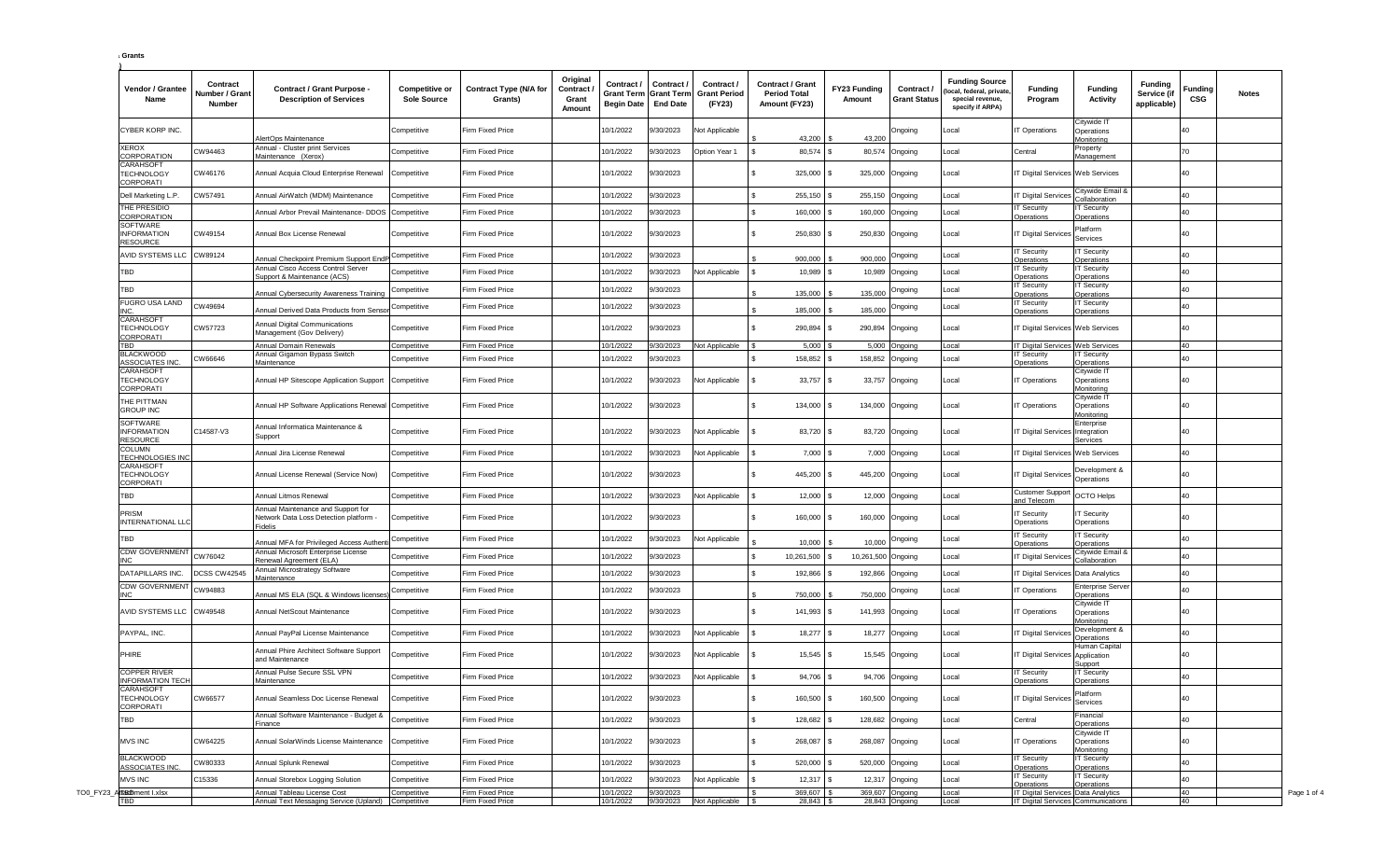| Vendor / Grantee<br>Name                                 | Contract<br>Number / Grant<br>Number | Contract / Grant Purpose -<br><b>Description of Services</b>    | <b>Competitive or</b><br>Sole Source | <b>Contract Type (N/A for</b><br>Grants) | Original<br>Contract<br>Grant<br>Amount | Contract /<br><b>Grant Term</b><br><b>Begin Date</b> | Contract /<br><b>Grant Term</b><br><b>End Date</b> | Contract /<br><b>Grant Period</b><br>(FY23) | <b>Contract / Grant</b><br><b>Period Total</b><br>Amount (FY23) | FY23 Funding<br>Amount | Contract /<br><b>Grant Status</b> | <b>Funding Source</b><br>local, federal, private<br>special revenue,<br>specify if ARPA) | <b>Funding</b><br>Program         | <b>Funding</b><br><b>Activity</b>            | <b>Funding</b><br>Service (if<br>applicable) | Funding<br>CSG | <b>Notes</b> |
|----------------------------------------------------------|--------------------------------------|-----------------------------------------------------------------|--------------------------------------|------------------------------------------|-----------------------------------------|------------------------------------------------------|----------------------------------------------------|---------------------------------------------|-----------------------------------------------------------------|------------------------|-----------------------------------|------------------------------------------------------------------------------------------|-----------------------------------|----------------------------------------------|----------------------------------------------|----------------|--------------|
| <b>ADVANCED</b><br>NETWORK<br>CONSULTING                 | CW80034                              | Annual VMWare Support & Maintenance                             | Competitive                          | Firm Fixed Price                         |                                         | 10/1/2022                                            | /30/2023                                           |                                             | 790.111                                                         | 790.11                 | Ongoing                           | Local                                                                                    | T Operations                      | <b>Enterprise Serve</b><br>Operations        |                                              | 40             |              |
| TBD                                                      |                                      | Annual Zero Trust Access Contro<br>Maintenance (ZTNA) - Zscaler | Competitive                          | irm Fixed Price                          |                                         | 10/1/2022                                            | 3/0/2023                                           |                                             | 900,000                                                         | 900,000                | Ongoing                           | Local                                                                                    | T Security<br>Operations          | <b>IT Security</b><br>Operations             |                                              | 40             |              |
| TBD                                                      |                                      | API Gateway Software Renewal                                    | Competitive                          | irm Fixed Price                          |                                         | 10/1/2022                                            | 3/0/2023                                           | lot Applicable                              | 88,961                                                          | 88,961                 | Ongoing                           | Local                                                                                    | T Security<br>perations           | <b>IT Security</b><br>Operations             |                                              | 40             |              |
| ARIBA<br><b>INCORPORATED</b>                             |                                      | Ariba Annual Contract Management<br>Subscription                | Competitive                          | Firm Fixed Price                         |                                         | 10/1/2022                                            | 3/0/2023                                           |                                             | 220,901                                                         | 220,901                | Ongoing                           | Local                                                                                    | T Digital Service                 | Procurement<br>Application<br>Support        |                                              | 40             |              |
| ALLEN SYSTEMS<br><b>GROUP INC</b>                        |                                      | <b>ASG Software Maintenance Renewal</b>                         | Competitive                          | irm Fixed Price                          |                                         | 10/1/2022                                            | 3/0/2023                                           | Not Applicable                              | 11,721                                                          | 11,721                 | Ongoing                           | Local                                                                                    | T Operations                      | Mainframe                                    |                                              | 40             |              |
| TBD                                                      |                                      | <b>BMC Mainview Software Maintenance</b><br>≷enewal             | Competitive                          | irm Fixed Price                          |                                         | 10/1/2022                                            | <b>1/30/2023</b>                                   | Not Applicable                              | 74,481                                                          | 74,481                 | Ongoing                           | Local                                                                                    | T Operations                      | Mainframe                                    |                                              | 40             |              |
| Prism International,                                     | CW49504                              | <b>BMC Software Maintenance Renewal</b>                         | Competitive                          | Firm Fixed Price                         |                                         | 10/1/2022                                            | 3/30/2023                                          |                                             | 498,338 \$                                                      | 498,338 Ongoing        |                                   | Local                                                                                    | Operations                        | Mainframe                                    |                                              | 40             |              |
| CARAHSOFT<br>TECHNOLOGY<br>CORPORATI                     | CW57663                              | CA Software Maintenance Renewal                                 | Competitive                          | Firm Fixed Price                         |                                         | 10/1/2022                                            | 3/0/2023                                           |                                             | 534,247                                                         | 534,247                | Ongoing                           | Local                                                                                    | Operations                        | Mainframe                                    |                                              | 40             |              |
| CALLMINER INC.                                           |                                      | CallMiner Software Licenses                                     | Competitive                          | irm Fixed Price                          |                                         | 10/1/2022                                            | 3/30/2023                                          | <b>Vot Applicable</b>                       | 68,133                                                          | 68,133                 | Ongoing                           | Local                                                                                    | Customer Suppo<br>and Telecom     | <b>OCTO Helps</b>                            |                                              | 40             |              |
| CHICAGO-SOFT LTD                                         |                                      | ChicagoSoft Software Maintenance<br>Renewal                     | Competitive                          | irm Fixed Price                          |                                         | 10/1/2022                                            | /30/2023                                           | lot Applicable                              | 11,694                                                          | 11,694                 | Ongoing                           | Local                                                                                    | T Operations                      | Mainframe                                    |                                              | 40             |              |
| TBD                                                      |                                      | Cloudera Software (Data Lake)                                   | Competitive                          | Firm Fixed Price                         |                                         | 10/1/2022                                            | 3/0/2023                                           | Not Applicable                              | $50,141$ \$                                                     | 50,141                 | Ongoing                           | Local                                                                                    | <b>T Digital Services</b>         | Enterprise<br>Integration<br><b>Services</b> |                                              | 40             |              |
| TBD                                                      |                                      | CloudFlare - Managed DNS, SSL Certifica                         | Competitive                          | Firm Fixed Price                         |                                         | 10/1/2022                                            | 3/30/2023                                          |                                             | 110,000                                                         | 110,000                | Ongoing                           | Local                                                                                    | <b>T</b> Security<br>perations    | <b>IT Security</b><br>Operations             |                                              | 40             |              |
| FireEye                                                  |                                      | <b>Cybersecurity Awareness Training</b>                         | Competitive                          | irm Fixed Price                          |                                         | 10/1/2022                                            | //30/2023                                          |                                             | 135,000                                                         | 135,000                | Ongoing                           | Local                                                                                    | T Security<br>perations           | <b>IT Security</b><br>Operations             |                                              | 40             |              |
| TBD                                                      |                                      | DatAdvantage Software                                           | Competitive                          | Firm Fixed Price                         |                                         | 10/1/2022                                            | 3/30/2023                                          |                                             | 750,000                                                         | 750,000 Ongoing        |                                   | Local                                                                                    | T Security<br>perations           | <b>IT Security</b><br>Operations             |                                              | 40             |              |
| <b>EXECUTIVE</b><br>INFORMATION SYS GS-35F-0170K<br>IIC. |                                      | EIS (SAS) Software Maintenance Renewal Competitive              |                                      | Firm Fixed Price                         |                                         | 10/1/2022                                            | /30/2023                                           | lot Applicable                              | 37,339 \$                                                       |                        | 37,339 Ongoing                    | Local                                                                                    | Operations                        | Mainframe                                    |                                              | 40             |              |
| TBD                                                      |                                      | Endpoint Security Protection (Servers) -<br>crowd Strike        | Competitive                          | irm Fixed Price                          |                                         | 10/1/2022                                            | 3/30/2023                                          |                                             | 2,299,999                                                       | 2,299,999              | Ongoing                           | Local                                                                                    | T Security<br>perations           | <b>IT Security</b><br>Operations             |                                              | 40             |              |
| TBD                                                      |                                      | Engagement & Communications Software (Competitive               |                                      | Firm Fixed Price                         |                                         | 10/1/2022                                            | /30/2023                                           | Not Applicable                              | 39,500                                                          |                        | 39,500 Ongoing                    | _ocal                                                                                    | T Digital Services Communications |                                              |                                              | 40             |              |
| TBD                                                      |                                      | F5 Support, Subscription and Maintenanc                         | Competitive                          | irm Fixed Price                          |                                         | 10/1/2022                                            | 3/30/2023                                          |                                             | 283,403                                                         | 283,403                | Ongoing                           | Local                                                                                    | Security<br>perations             | <b>T</b> Security<br>Operations              |                                              | 40             |              |
| Department of Public<br><u>Norks</u>                     |                                      | Fleet Maintenance Cost - Agency Wide                            | Competitive                          | irm Fixed Price                          |                                         | 10/1/2022                                            | 3/0/2023                                           | <b>Vot Applicable</b>                       | 96,300                                                          | 96,300                 | Ongoing                           | Local                                                                                    | Agencywide                        | Agencywide                                   |                                              | 40             |              |
| SAFE SOFTWARE<br>INC.                                    |                                      | FME Annual Software Maintenance                                 | Competitive                          | Firm Fixed Price                         |                                         | 10/1/2022                                            | 9/30/2023                                          | <b>Vot Applicable</b>                       | 15,000                                                          | 15,000                 | Ongoing                           | Local                                                                                    | T Digital Services Info Systems   | DC Geograpgic<br>(G S)                       |                                              | 40             |              |
| <b>ADVANCED</b><br><b>NETWORK</b><br>CONSULTING          | CW67010                              | FOIAXpress hosting services and licenses                        | Competitive                          | <b>Firm Fixed Price</b>                  |                                         | 10/1/2022                                            | 9/30/2023                                          |                                             | 265,936 \$                                                      | 265,936                | Ongoing                           | Local                                                                                    | <b>T Digital Services</b>         | Citywide Email &<br>Collaboration            |                                              | 40             |              |
| <b>STOCKBRIDGE</b><br>CONSULTING LLC                     |                                      | Github Software Renewal License                                 | Competitive                          | Firm Fixed Price                         |                                         | 10/1/2022                                            | 3/0/2023                                           | <b>Vot Applicable</b>                       | 47,872 \$                                                       |                        | 47,872 Ongoing                    | Local                                                                                    | <b>T Digital Services</b>         | Development &<br>Operations                  |                                              | 40             |              |
| ONIX NETWORKING<br>CORP.                                 |                                      | Google Annual Software Maintenance                              | Competitive                          | Firm Fixed Price                         |                                         | 10/1/2022                                            | <b>1/30/2023</b>                                   | <b>Vot Applicable</b>                       | 26,000                                                          | 26,000                 | Ongoing                           | Local                                                                                    | T Digital Services Info Systems   | DC Geograpgic                                |                                              | 40             |              |
| NETWORKING FOR<br>FUTURE INC                             |                                      | HP Open View Annual Renewal                                     | Competitive                          | Firm Fixed Price                         |                                         | 10/1/2022                                            | /30/2023                                           | <b>Vot Applicable</b>                       | $8,417$ \$                                                      |                        | 8,417 Ongoing                     | Local                                                                                    | Operations                        | Citywide IT<br>Operations<br>Monitoring      |                                              | 40             |              |
| <b>INFORMATION</b><br><b>BUILDERS</b>                    |                                      | IBI Software Maintenance Renewal                                | Competitive                          | Firm Fixed Price                         |                                         | 10/1/2022                                            | /30/2023                                           | Not Applicable                              | 77,857                                                          | 77,857                 | Ongoing                           | Local                                                                                    | T Operations                      | Mainframe                                    |                                              | 40             |              |
| INTERNATIONAL<br><b>BUSINESS MACHINE</b>                 | CW55833                              | IBM (MLC/IPLA) Software Maintenance<br>Renewal                  | Competitive                          | Firm Fixed Price                         |                                         | 10/1/2022                                            | /30/2023                                           |                                             | 1,107,971                                                       | 1,107,971              | Ongoing                           | Local                                                                                    | T Operations                      | Mainframe                                    |                                              | 40             |              |
| <b>INTERNATIONAL</b><br><b>BUSINESS MACHINE</b>          | CW55833                              | IBM (TSM) Software Maintenance                                  | Competitive                          | Firm Fixed Price                         |                                         | 10/1/2022                                            | /30/2023                                           | <b>Vot Applicable</b>                       | 60,967                                                          | 60,967                 | Ongoing                           | Local                                                                                    | Operations                        | Mainframe                                    |                                              | 40             |              |
| BT Americas Inc.                                         |                                      | Renewal<br>Ipam - IP address management                         | Competitive                          | Firm Fixed Price                         |                                         | 10/1/2022                                            | /30/2023                                           | lot Applicable                              | $12,285$ \$                                                     |                        | 12,285 Ongoing                    | Local                                                                                    | Operations                        | Citywide IT<br>Operations                    |                                              | 40             |              |
| TBD                                                      | P-CARD                               | IT Membership and Subscription Dues                             | Competitive/Sole                     | Firm Fixed Price                         |                                         | 10/1/2022                                            | 3/30/2023                                          | Not Applicable                              | $3,700$ \$                                                      |                        | 3,700 Ongoing                     | Local                                                                                    | Agencywide                        | Monitoring<br>Agencywide                     |                                              | 40             |              |
| AMERICAN<br><b>BUSINESS SUPPLIE</b>                      |                                      | IT Supplies - Agencywide Toners                                 | Competitive                          | <b>Blanket Purchase</b><br>Agreement     |                                         | 10/1/2022                                            | 9/30/2023                                          | Not Applicable                              | $10,000$ \$                                                     |                        | 10,000 Ongoing                    | Local                                                                                    | Central                           | Property<br>Management                       |                                              | 20             |              |
| LEVI, RAY & SHOUP,                                       |                                      | LRS Software Maintenance Renewal                                | Competitive                          | irm Fixed Price                          |                                         | 10/1/2022                                            | 9/30/2023                                          | <b>Vot Applicable</b>                       | 96,867 \$                                                       |                        | 96,867 Ongoing                    | Local                                                                                    | T Operations                      | Mainframe                                    |                                              | 40             |              |
| TBD                                                      |                                      | Mainline IBM Z15 A01 Hardware Maintenar Competitive             |                                      | Firm Fixed Price                         |                                         | 0/1/2022                                             | /30/2023                                           | Not Applicable                              | 59,141                                                          |                        | 59,141 Ongoing                    | Local                                                                                    | IT Operations                     | Mainframe                                    |                                              | 40             |              |
| <b>IBM</b>                                               |                                      | Mainline IBM Z15 E03 Hardware<br>Maintenance Renewal            | Competitive                          | irm Fixed Price                          |                                         | 10/1/2022                                            | 3/30/2023                                          |                                             | 123,966                                                         | 123,966                | Ongoing                           | Local                                                                                    | T Operations                      | Mainframe                                    |                                              | 40             |              |
| <b>CDW GOVERNMENT</b><br><b>INC</b>                      | CW76042                              | Microsoft SQL & Windows Software<br>Assurance                   | Competitive                          | Firm Fixed Price                         |                                         | 10/1/2022                                            | 3/30/2023                                          |                                             | 336,488 \$                                                      | 336,488                | Ongoing                           | Local                                                                                    | T Operations                      | <b>Enterprise Serve</b><br>Operations        |                                              | 40             |              |
| <b>WORKFORCE</b><br><b>MANAGMENT SW</b><br>GROUP         |                                      | <b>ACD Licenses</b>                                             | Competitive                          | Firm Fixed Price                         | Firm Fixed<br>Price                     | 10/1/2022                                            | 9/30/2023                                          | Not Applicable                              | $3,576$ \$                                                      |                        | 3,576 Ongoing                     | <b>Special Purpose</b><br>Revenue (O-Type)                                               | DC-Net                            | DC-NET<br>Operations                         |                                              | 40             |              |
| <b>CARAHSOFT</b><br>TOO_FY23_ATTERHANDUREY               | CW72139                              | Amazon Web Services Bundle                                      | Competitive                          | Cooperative Agreement                    | Firm Fixed<br>Price                     | /4/2022                                              | /3/2023                                            | Option Year 3                               | 220,817 \$                                                      |                        | 220,817 Ongoing                   | <b>Special Purpose</b><br>Revenue (O-Type)                                               | DC-Net                            | DC-NET<br>Operations                         |                                              | 40             |              |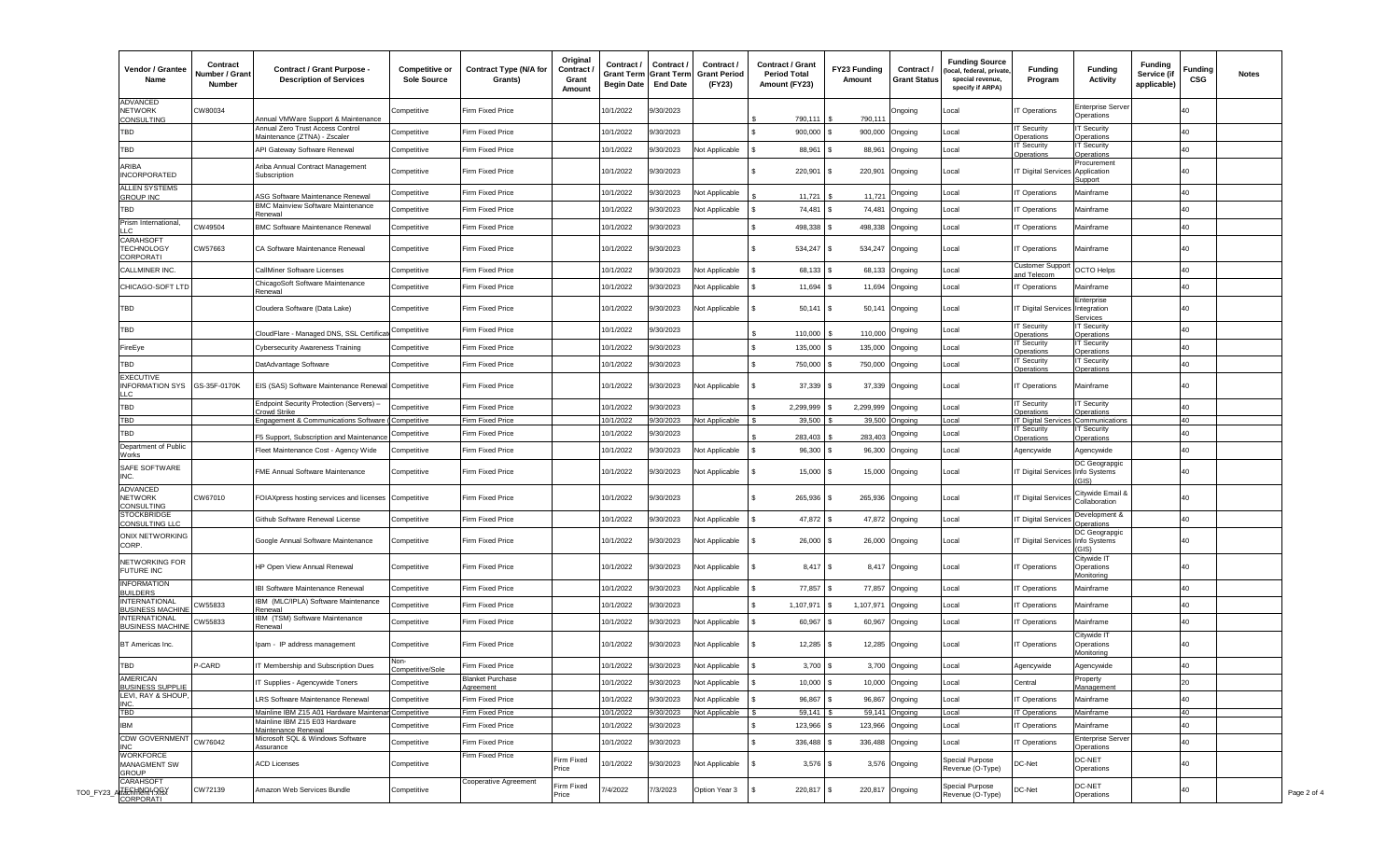| Vendor / Grantee<br>Name                                              | Contract<br>Number / Grant<br>Number | <b>Contract / Grant Purpose -</b><br><b>Description of Services</b>                     | <b>Competitive or</b><br>Sole Source | <b>Contract Type (N/A for</b><br>Grants)          | Original<br>Contract<br>Grant<br>Amount | Contract /<br>Grant Term<br><b>Begin Date</b> | Contract /<br>Grant Term<br><b>End Date</b> | Contract /<br>Grant Period<br>(FY23)           | <b>Contract / Grant</b><br><b>Period Total</b><br>Amount (FY23) | FY23 Funding<br>Amount | Contract /<br><b>Grant Status</b> | <b>Funding Source</b><br>(local, federal, private<br>special revenue,<br>specify if ARPA) | <b>Funding</b><br>Program                     | <b>Funding</b><br><b>Activity</b>       | <b>Funding</b><br>Service (if<br>applicable) | Funding<br>CSG        | Notes |
|-----------------------------------------------------------------------|--------------------------------------|-----------------------------------------------------------------------------------------|--------------------------------------|---------------------------------------------------|-----------------------------------------|-----------------------------------------------|---------------------------------------------|------------------------------------------------|-----------------------------------------------------------------|------------------------|-----------------------------------|-------------------------------------------------------------------------------------------|-----------------------------------------------|-----------------------------------------|----------------------------------------------|-----------------------|-------|
| N2GRATE<br><b>GOVERNMENT</b><br><b>SERVIC</b>                         | CW83921                              | Annual Smartnet Maintenance (Core)                                                      | Competitive                          | Firm Fixed Price                                  | irm Fixed<br>Price                      | 17/2023                                       | /16/2024                                    | Option Year 3                                  | 2,919,674 \$                                                    | 2,919,674              | Ongoing                           | Special Purpose<br>Revenue (O-Type)                                                       | C-Net                                         | DC-NET<br>Operations                    |                                              | 40                    |       |
| ICI SYSTEMS, INC                                                      | C13928-V4                            | Annual Software Maintenance - Netbrain                                                  | Competitive                          | Firm Fixed Price                                  | Firm Fixed<br><sup>o</sup> rice         | 0/1/2022                                      | /30/2023                                    | Option Year 3                                  | 15,854                                                          | 15,854                 | Ongoing                           | Special Purpose<br>Revenue (O-Type                                                        | C-Net                                         | DC-NET<br>Operations                    |                                              | 40                    |       |
| TBD                                                                   | Not Applicable                       | Auto Maintenance & Repair (DCNET Flee                                                   | Competitive                          |                                                   |                                         | 10/1/2022                                     | /30/2023                                    | <b>Vot Applicable</b>                          | 120,000                                                         | 120,000                | Ongoing                           | Special Purpose                                                                           | C-Net                                         | DC-NET                                  |                                              | 40                    |       |
| TBD                                                                   | CW97904                              | & Owned Vehicles)                                                                       |                                      |                                                   | irm Fixed                               | 0/1/2022                                      |                                             |                                                |                                                                 |                        |                                   | Revenue (O-Type)<br><b>Special Purpose</b>                                                | C-Net                                         | Operations<br>DC-NET                    |                                              | 70                    |       |
|                                                                       | (AR3227)                             | Data and Communications Equipment                                                       | Competitive                          | Cooperative Agreement                             | rice                                    |                                               | /30/2023                                    | Option Year 2                                  | 500,000                                                         | 500,000                | Ongoing                           | Revenue (O-Type)                                                                          |                                               | Operations                              |                                              |                       |       |
| TBD                                                                   |                                      | Misc IT Supplies                                                                        | Competitive                          | <b>Blanket Purchase</b><br>greement               | Firm Fixed<br>rice                      | 0/1/2022                                      | /30/2023                                    | lot Applicable                                 | 40,000 \$                                                       |                        | 40,000 Ongoing                    | <b>Special Purpose</b><br>Revenue (O-Type)                                                | DC-Net                                        | <b>DC-NET</b><br>Operations             |                                              | 40                    |       |
| N2GRATE<br><b>GOVERNMENT</b><br><b>SERVIC</b>                         | CW71202                              | Cisco Flex EA and Active Host WebEx                                                     | Competitive                          | Firm Fixed Price                                  | Firm Fixed<br>Price                     | 5/22/2023                                     | 5/21/2024                                   | Option Year 4                                  |                                                                 |                        | Ongoing                           | Special Purpose<br>Revenue (O-Type)                                                       | DC-Net                                        | DC-NET<br>Operations                    |                                              | 40                    |       |
| Verizon Buiness<br>Network Services,<br>$\overline{1}$ $\overline{C}$ | CW94742                              | Data Transport (VA)                                                                     | Competitive                          | Indefinite Delivery Indefinite<br>Quantity        | Firm Fixed<br>rice                      | /17/2023                                      | 16/2024                                     | Option Year 1                                  | 434,751 \$                                                      | 434,751                | Ongoing                           | Special Purpose<br>Revenue (O-Type)                                                       | DC-Net                                        | DC-NET<br>Operations                    |                                              |                       |       |
| Lumen Technologies<br>Gov. Sol                                        | CW91513                              | Managed Trusted Internet Protocol<br>ervices (EIS)                                      | Competitive                          | Indefinite Delivery Indefinite<br><b>Juantity</b> | Firm Fixed<br>rice.                     | 0/1/2022                                      | /30/2023                                    | Option Year 1                                  | 279,934                                                         | 279,934                | Ongoing                           | Special Purpose<br>evenue (O-Type)                                                        | DC-Net                                        | DC-NET<br>Operations                    |                                              |                       |       |
| Science Applications<br>International Inc.                            | CW82657                              | Managed Area Network (MAN) Based<br>Telephony Services (Cienna Hardware<br>Maintenance) | Competitive                          | Firm Fixed Price                                  |                                         | 7/27/2022                                     | /26/2023                                    | Option Year 2                                  | 71,884 \$                                                       | 71,884                 | Ongoing                           | <b>Special Purpose</b><br>Revenue (O-Type)                                                | DC-Net                                        | DC-NET<br>Operations                    |                                              | 40                    |       |
| <b>LEIDOS DIGITAL</b><br>SOLUTIONS                                    |                                      | Workflow Management Software (IQ)<br>Hardware Support                                   | Competitive                          | Firm Fixed Price                                  |                                         | 10/1/2022                                     | 3/30/2023                                   |                                                | 11,250                                                          |                        | 11,250 Ongoing                    | Special Purpose<br>Revenue (O-Type)                                                       | Digital Service                               | Development &<br>Operations             |                                              | 40                    |       |
| <b>MVS INC</b>                                                        | CW96513                              | Annual Box License Renewal                                                              | Competitive                          | Firm Fixed Price                                  |                                         | 10/1/2022                                     | 3/30/2023                                   |                                                | 5,400                                                           |                        | 5,400 Ongoing                     | Special Purpose                                                                           | Digital Service                               | Platform                                |                                              | 40                    |       |
| Felecommunications                                                    |                                      |                                                                                         |                                      |                                                   |                                         |                                               |                                             |                                                |                                                                 |                        |                                   | Revenue (O-Type)<br>Special Purpose                                                       |                                               | Services<br>Platform                    |                                              |                       |       |
| Development and CO                                                    |                                      | Annual Seamless Doc License Renewal                                                     | Competitive                          | Firm Fixed Price                                  |                                         | 10/1/2022                                     | 3/0/2023                                    |                                                | $1,500$ \$                                                      |                        | 1,500 Ongoing                     | Revenue (O-Type                                                                           | Digital Service                               | Services                                |                                              | 40                    |       |
| <b>DLT SOLUTIONS LLC</b>                                              |                                      | Cloudera Software (Data Lake)                                                           | Competitive                          | Firm Fixed Price                                  |                                         | 10/1/2022                                     | /30/2023                                    |                                                | 2,687                                                           | 2,687<br>l \$          | Ongoing                           | Special Purpose<br>Revenue (O-Type)                                                       | Digital Services Integration                  | Enterprise<br>Platform (SOA)            |                                              | 40                    |       |
| <b>JSERTESTING INC.</b>                                               |                                      | Jser testing License Maintenance                                                        | Non-<br>Competitive/Sole             | irm Fixed Price                                   |                                         | 10/1/2022                                     | /30/2023                                    |                                                | 44,089                                                          |                        | 44,089 Ongoing                    | Special Purpose<br>evenue (O-Type                                                         | Digital Services Web Servoces                 |                                         |                                              | 40                    |       |
| SOFTWARE<br>DIVERSIFIED SRVC                                          |                                      | SDS Software Maintenance Renewal                                                        | Competitive                          | irm Fixed Price                                   |                                         | 10/1/2022                                     | 3/0/2023                                    |                                                |                                                                 |                        | Ongoing                           | Special Purpose<br>Revenue (O-Type                                                        | Operations                                    | Mainframe                               |                                              | 40                    |       |
| ADVANCED<br>NETWORK<br>CONSULTING                                     | CW67780                              | Annual Netbackup Support & Maintenance Competitive                                      |                                      | Firm Fixed Price                                  |                                         | 10/1/2022                                     | 3/0/2023                                    | Option Year 1                                  | 248,540                                                         | 248,540 Ongoing        |                                   | <b>Special Purpose</b><br>Revenue (O-Type)                                                | Operations                                    | <b>Enterprise Serve</b><br>Operations   |                                              | 40                    |       |
| <b>CARAHSOFT</b><br><b><i>FECHNOLOGY</i></b><br>CORPORATI             | CW86571                              | ITBM Licenses (ServiceNow)                                                              | Competitive                          | <b>Firm Fixed Price</b>                           |                                         | 7/27/2022                                     | /26/2023                                    | Option Year 3                                  | 122,919                                                         | 122,919 Ongoing        |                                   | Special Purpose<br>Revenue (O-Type)                                                       | DC-Net                                        | DC-NET<br>Operations                    |                                              | 40                    |       |
| Level 3<br>ommunications LLC                                          | CW44203                              | <b>SIP Trunks</b>                                                                       | Competitive                          | Indefinite Delivery Indefinite<br>)uantit         | Firm Fixed                              | /14/2022                                      | /13/2023                                    | Base                                           | 621,547                                                         | 621,547                | Ongoing                           | <b>Special Purpose</b><br>Revenue (O-Type                                                 | DC-Net                                        | DC-NET<br>Operations                    |                                              |                       |       |
| Level 3                                                               | CW44203                              | SIP Trunks (ELS)                                                                        | Competitive                          | Indefinite Delivery Indefinite                    | irm Fixed                               | /17/2023                                      | 2/16/2024                                   | Base                                           | 54,294                                                          | 54,294                 | Ongoing                           | Special Purpose                                                                           | DC-Net                                        | DC-NET                                  |                                              |                       |       |
| ommunications LLC<br>evel 3.                                          | CW44203                              |                                                                                         |                                      | ≀uantity<br>ndefinite Delivery Indefinite         | irm Fixed                               | 17/2023                                       | 16/2024                                     |                                                | 240,309                                                         | 240,309                |                                   | evenue (O-Type<br>Special Purpose                                                         | DC-Net                                        | Operations<br>DC-NET                    |                                              |                       |       |
| <b>Communications LLC</b>                                             |                                      | SIP Trunks (OPM)                                                                        | Competitive                          | <b>Quantity</b>                                   | Firm Fixed                              |                                               |                                             | Base                                           |                                                                 |                        | Ongoing                           | evenue (O-Type<br>Special Purpose                                                         |                                               | Operations<br><b>DC-NET</b>             |                                              |                       |       |
| Zayo Gr LLC                                                           | CW94414                              | ZAYO - Dark Fiber                                                                       | Competitive                          | Firm Fixed Price                                  | Price                                   | 0/1/2022                                      | /30/2023                                    | ase                                            | 383,393                                                         | 383,393                | Ongoing                           | evenue (O-Type)                                                                           | C-Net                                         | Operations                              |                                              |                       |       |
| BD.                                                                   |                                      | MXG Software Maintenance Renewal<br>Office Supplies and Materials - Agency              | Competitive                          | irm Fixed Price<br>Blanket Purchase               |                                         | 0/1/2022                                      | /30/2023                                    | <b>Vot Applicable</b>                          | 2,600                                                           |                        | $2,600$ Ongoing                   | _ocal                                                                                     | T Operations                                  | Mainframe<br>Property                   |                                              | 40                    |       |
| BlueBay Office Inc<br>CAPITAL<br>CONSULTING DBA                       | CW96627                              | Wide<br>Oracle Grid                                                                     | Competitive<br>Competitive           | greement<br>Firm Fixed Price                      |                                         | 10/1/2022<br>10/1/2022                        | /30/2023<br><b>1/30/2023</b>                | <b>Vot Applicable</b><br><b>Vot Applicable</b> | 25,000<br>720,000                                               | 25,000<br>720,000      | Ongoing<br>Ongoing                | Local<br>Local                                                                            | Central<br>T Operations                       | Management<br><b>Enterprise Server</b>  |                                              | 20 <sub>0</sub><br>40 |       |
| <b>THARSEO</b><br><b>SUN MANAGEMENT</b>                               |                                      | Palo Alto Content Filtering Hardware                                                    |                                      |                                                   |                                         |                                               |                                             |                                                |                                                                 |                        |                                   |                                                                                           | T Security                                    | Operations<br><b>IT Security</b>        |                                              |                       |       |
| INC.                                                                  | CW66765                              | Maintenance and Support - EDUNET                                                        | Competitive                          | Firm Fixed Price                                  |                                         | 10/1/2022                                     | /30/2023                                    | <b>Not Applicable</b>                          | 107,435                                                         | 107,435                | Ongoing                           | Local                                                                                     | perations                                     | Operations                              |                                              | 40                    |       |
| CAPITAL<br>CONSULTING DBA<br><b>THARSEO</b>                           | CW96627                              | PeopleSoft Annual License Maintenance                                                   | Competitive                          | Firm Fixed Price                                  |                                         | 10/1/2022                                     | /30/2023                                    | lot Applicable                                 | 759,760 \$                                                      | 759,760 Ongoing        |                                   | Local                                                                                     | <b>Digital Services</b>                       | Human Capital<br>Application<br>Support |                                              | 40                    |       |
| PKWARE INC<br>THE PITTMAN                                             |                                      | PKWare Software Maintenance Renewal                                                     | Competitive                          | Firm Fixed Price                                  |                                         | 10/1/2022                                     | /30/2023                                    | Not Applicable                                 | 21,890                                                          |                        | 21,890 Ongoing                    | Local                                                                                     | T Operations<br>T Security                    | Mainframe<br><b>T Security</b>          |                                              | 40                    |       |
| <b>GROUP INC</b>                                                      | CW60423                              | Qualys Vulnerability Management                                                         | Competitive                          | irm Fixed Price                                   |                                         | 10/1/2022                                     | 3/0/2023                                    | lot Applicable                                 | 245,000                                                         | 245,000 Ongoing        |                                   | Local                                                                                     | perations                                     | Operations                              |                                              | 40                    |       |
| Quickbase, Inc.                                                       | CW52586                              | Quickbase Software License Renewal                                                      | Competitive                          | irm Fixed Price                                   |                                         | 10/1/2022                                     | /30/2023                                    | lot Applicable                                 | 1,618,885                                                       | 1,618,885              | Ongoing                           | Local                                                                                     | Digital Service                               | Development &<br>Operations             |                                              | 40                    |       |
| <b>BPM BI INC</b><br>ГBD                                              |                                      | Redhat Software Maintenance Renewal<br>Rocket Software Maintenance Renewal              | Competitive                          | <b>Firm Fixed Price</b><br>Firm Fixed Price       |                                         | 0/1/2022<br>10/1/2022                         | 9/30/2023<br><b>1/30/2023</b>               | Not Applicable<br>Not Applicable               | 29,130<br>20,608                                                |                        | 29,130 Ongoing<br>20,608 Ongoing  | Local<br>Local                                                                            | T Operations<br>T Operations                  | Mainframe<br>Mainframe                  |                                              | 40                    |       |
| SOFTWARE                                                              |                                      | SDS Software Maintenance Renewal                                                        | Competitive<br>Competitive           | Firm Fixed Price                                  |                                         | 10/1/2022                                     | 3/0/2023                                    | Not Applicable                                 | 18,768 \$                                                       |                        | 18,768 Ongoing                    | Local                                                                                     | T Operations                                  | Mainframe                               |                                              | 40<br>40              |       |
| <b>DIVERSIFIED SRVCS</b><br>SOFTWARE<br><b>ENGINEERING OF</b>         |                                      | SEA Software Maintenance Renewal                                                        | Competitive                          | Firm Fixed Price                                  |                                         | 10/1/2022                                     | 9/30/2023                                   | Not Applicable                                 | $31,056$ \$                                                     |                        | 31,056 Ongoing                    | Local                                                                                     | T Operations                                  | Mainframe                               |                                              | 40                    |       |
| AMER<br>THE PITTMAN                                                   | CW60526                              | Secure Authentication Platform (MFA)                                                    | Competitive                          | Firm Fixed Price                                  |                                         | 10/1/2022                                     | 9/30/2023                                   | Not Applicable                                 | 163,939 \$                                                      |                        | 163,939 Ongoing                   | Local                                                                                     | T Security                                    | <b>IT Security</b>                      |                                              | 40                    |       |
| <b>GROUP INC</b><br>SITEIMPROVE INC                                   |                                      | Site Improve - Annual Subscription for                                                  | Competitive                          | Firm Fixed Price                                  |                                         | 10/1/2022                                     | 9/30/2023                                   | <b>Vot Applicable</b>                          | 28,486 \$                                                       |                        | 28,486 Ongoing                    | Local                                                                                     | Operations<br>T Digital Services Web Services | Operations                              |                                              | 40                    |       |
| SOFTWARE AG USA                                                       |                                      | <b>Web Quality Control User License</b><br>Software AG Software Maintenance             |                                      |                                                   |                                         |                                               |                                             |                                                |                                                                 |                        |                                   |                                                                                           |                                               |                                         |                                              |                       |       |
| <b>CAPITAL</b>                                                        | CW31268                              | Renewal<br>Software License Maintenance (SOA                                            | Competitive                          | Firm Fixed Price                                  |                                         | 10/1/2022                                     | 9/30/2023                                   | Not Applicable                                 | 308,740 \$                                                      | 308,740 Ongoing        |                                   | Local                                                                                     | T Operations                                  | Mainframe<br>Enterprise                 |                                              | 40                    |       |
| CONSULTING DBA<br>TOO_FY23_ALLHARSEQ xls                              | C16444                               | Suite)                                                                                  | Competitive                          | <b>Firm Fixed Price</b>                           |                                         | 10/1/2022                                     | 9/30/2023                                   | Not Applicable                                 | 124,213 \$                                                      |                        | 124,213 Ongoing                   | Local                                                                                     | T Digital Services Integration                | Services                                |                                              | 40                    |       |
| <b>FBD</b>                                                            |                                      | Syncsort Software Maintenance Renewal Competitive                                       |                                      | irm Fixed Price                                   |                                         | 10/1/2022                                     | 3/30/2023                                   | Not Applicable                                 | 224,011 \$                                                      | 224,011 Ongoing        |                                   | Local                                                                                     | T Operations                                  | Mainframe<br>Citywide Email &           |                                              | 40                    |       |
| TBD                                                                   |                                      | Annual Zerto License Maintenance                                                        | Competitive                          | irm Fixed Price                                   |                                         | 10/1/2022                                     | 9/30/2023                                   | Not Applicable                                 | 162,304                                                         | 162,304                | Ongoing                           | Local                                                                                     | <b>T Digital Services</b>                     | Collaboration                           |                                              | 40                    |       |